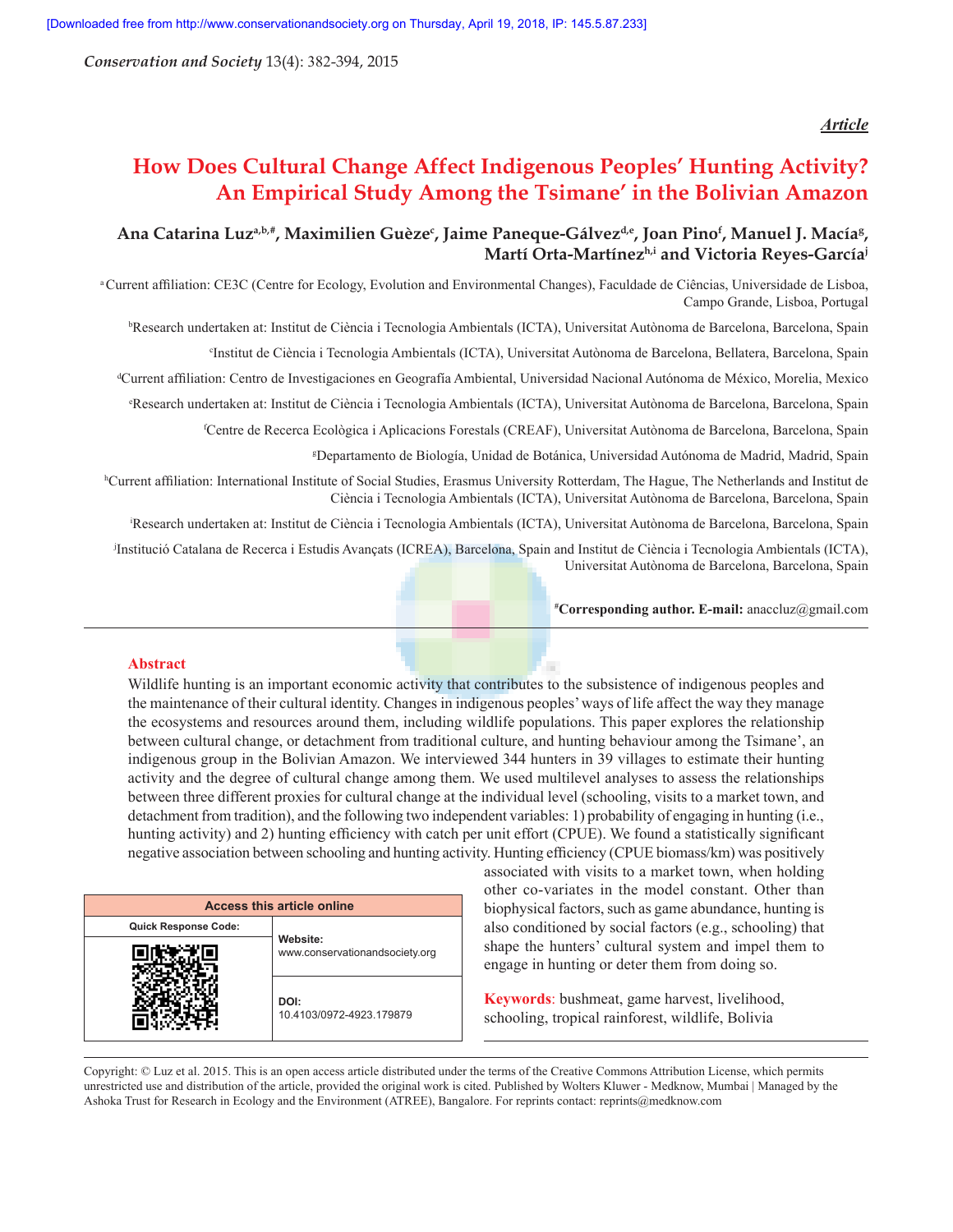# **INTRODUCTION**

Neotropical rainforests contain much of the world's wildlife diversity; at the same time, they home to a diversity of indigenous peoples who have used and managed these ecosystems for millennia (Redford and Stearman 1993; Redford and Sanderson 2000; Toledo 2001; Sunderlin et al. 2005). The growing concern over the loss of biodiversity in these areas has led to an intense debate about the role of indigenous peoples in wildlife conservation. Several researchers have highlighted that despite the geographic overlap between indigenous territories and areas of high biodiversity (Toledo 2001; Sunderlin et al. 2005), there is not necessarily a causal relationship between the two phenomena, because wildlife conservation by indigenous peoples may not be intentional but rather a side effect of low population density, the use of traditional hunting technologies, and the lack of external markets to impel high rates of game extraction (Smith and Wishnie 2000; Hames 2007). If so, we would expect that as the traditional lifestyles of indigenous peoples change or as their populations increase, the way in which they use and manage wildlife would also change (Gross et al. 1979; Godoy et al. 2005b; Shen et al. 2012).

Among the different processes that currently affect indigenous peoples' livelihoods, cultural change has been singled out as critical (UNESCO 2008). Indigenous peoples are increasingly in contact with external actors, which causes a progressive adoption of new values and attitudes that in turn might change their world view, social organisation, and behaviour towards nature. Several studies have shown that economic development can alter indigenous peoples' livelihoods in general and their hunting patterns in particular, although the direction of the change may vary. Sometimes, economic development might result in a decrease in hunting activity due to the demands of new forms of income generation (Gill et al. 2012); in other cases, economic growth may increase hunting activity, particularly when there is a local bushmeat market (Wilkie et al. 2005; Fa et al. 2009; Godoy et al. 2010; Brashares et al. 2011). However, with the focus on economic change, there has been less research on how cultural changes relate to indigenous peoples' hunting activity.

By cultural change, we refer to the process that occurs when individuals from different cultures come into continuous contact with one another, leading to changes in the cultural patterns of either or both the groups (Thomson and Hoffman-Goetz 2009). For example, when a minority group with a distinct cultural background, such as an indigenous society, comes into contact with mainstream or Western society, they might adopt new behaviours, beliefs, and values; they might also embrace new social institutions and technologies or even change their language (Sam and Berry 2010). Although such interaction might also result in changes in the mainstream society, as the adoption of natural medicines in the global market exemplifies (Berry 2008), the impacts of cultural contact tend to be larger on small-scale societies, which are oftentimes overruled by the dominant narrative or setting (Gross et al. 1979; Rudmin 2009). The history of the Shuar, an indigenous group in the Ecuadorian Amazon, can illustrate this process. Between 1950 and 1980, the Shuar dramatically changed their livelihoods, not only by adopting new social and cultural settings but also by changing the way they used resources. For instance, most people began to clear land, plant pastures, and acquire cattle, much like the dominant local society (Rudel et al. 2002).

Despite the gap in the literature on hunting and cultural change, there is enough information to hypothesise that cultural change can affect the way in which indigenous peoples use natural resources by changing their livelihoods. In a study of indigenous peoples in lowland Bolivia, schooling —a standard proxy for cultural change among indigenous societies (Sternberg et al. 2001; Zent 2001)—was associated with an increase in income from wage labour (Godoy et al. 2005a), which implied changes in indigenous peoples' traditional subsistence activities. Formal education of the male household heads of five ethnic groups in the Ecuadorian Amazon has also been associated with an increase in agricultural area, mostly of cash-crops (Gray et al. 2008). Furthermore, as indigenous people change their cultural systems, they might also abandon their traditional institutions of resource management, which potentially results in a deterioration of common pool resources (Ostrom et al. 1999; Sirén 2006; Luz 2012), or there could be a decrease in indigenous peoples' traditional knowledge, which in turn, might also affect the way indigenous people use and manage natural resources and biodiversity (Reyes-García et al. 2010, 2013).

In this article, we analyse the association between cultural change and subsistence hunting among an indigenous society of the Bolivian Amazon. Hunting is an important subsistence activity for many indigenous societies and forest-dwellers around the world, both as a primary source of protein, and in some cases, also as an income source (Robinson and Redford 1991; Milner-Gulland et al. 2003; Peres and Nascimento 2006; Gavin 2007; Ohl-Schacherer et al. 2007; Endo et al. 2010; Brashares et al. 2011). However, hunting is also one of the greatest threats to biodiversity in tropical forests (Redford 1992; Peres and Palacios 2007; Wilkie et al. 2011). When hunting overtakes the limit of sustainable harvest, it causes a decrease in animal populations and can lead to the local extinction of large-bodied wildlife species (Jerozolimski and Peres 2003). Overhunting can also affect forest dynamics and composition (Stoner et al. 2007) and ultimately threaten the livelihoods of forest-dependent people (Bennett et al. 2007).

We examine how three different proxies for cultural change (schooling, visits to the closest market town, and attachment to traditional beliefs and values) relate to hunting activity. Our analysis is conducted both at the individual and village levels, as cultural change refers both, to individual and supraindividual processes (Berry 2008). This multilevel approach allows for a better understanding of the pathways through which cultural change can affect hunting patterns. Specifically, we examine the association between cultural change and; 1) the probability that a person engages in hunting trips (hereafter, hunting activity) and 2) hunting efficiency measured as catch per unit effort (CPUE) while considering village co-variates.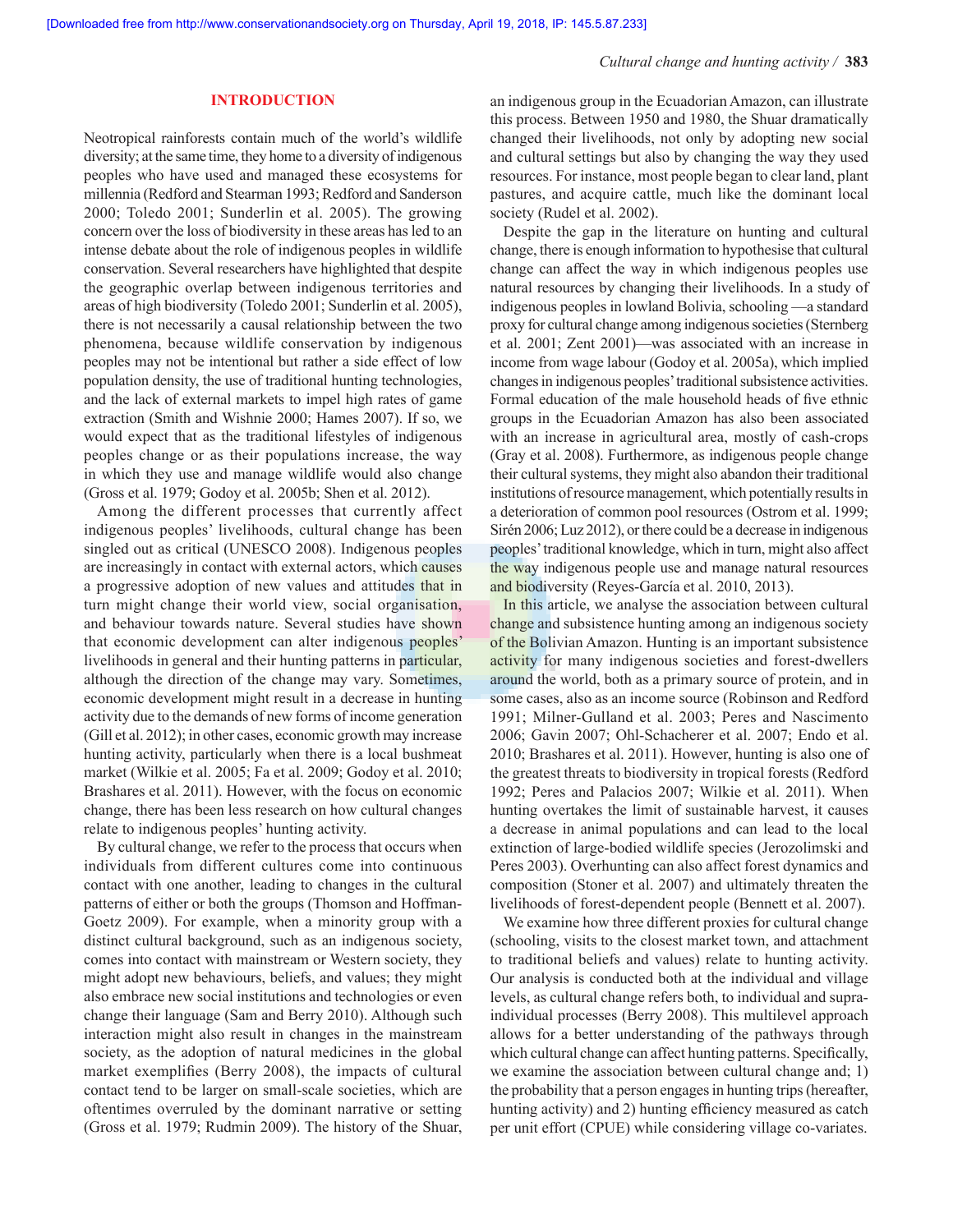For the empirical analysis, we use data collected in a foraging and farming society of native Amazonians in Bolivia, the Tsimane'. Hunting is a central activity for the Tsimane', contributing to their subsistence and cultural identity (Luz 2012; Zycherman 2013). In the study area, socio-economic and cultural changes have been associated with an increase in time allocated to cash-generating economic activities (Godoy et al. 2005b; Ringhofer 2010). However, hunting is not a cash-generating activity in the area as there is no bushmeat trade in the region (Chicchon 1992; Godoy et al. 2010). In such a context, we hypothesise that: 1) individuals who are less attached to their traditional culture would engage in hunting less often than individuals who are more attached to their traditional culture as individuals less attached to their traditional culture might invest more time in cash-generating activities, and 2) individuals who are less attached to traditional Tsimane' culture would present lower hunting efficiency than the individuals who are more attached to their traditional culture as those who are less attached might have poorer hunting skills or may invest less time in hunting.

# **MATERIALS AND METHODS**

### **Study area**

Our study was conducted in 39 villages settled in the Tsimane' indigenous territory in the municipality of San Borja, Department of Beni, Bolivia (Figure 1). The study area is in the transition between the last foothills at the Eastern Andes, the lowland rainforest, and the Moxos wet savannahs. The mean annual temperature is 25.8 °C, and the mean annual rainfall is



**Figure 1**

*Distribution of the Tsimane' villages sampled along the Maniqui River and logging roads. Villages are settled in Indigenous Territory and Forest Concessions*

1,743 mm, with an approximately four-month dry season with less than 100 mm rainfall per month (Guèze et al. 2013). The Tsimane' territory is covered with different types of old-growth forest. The most common type is a lowland forest lacking some typical Amazonian species due to the high seasonality of climate, including sporadic strong cold winds from the south during the dry season (Killeen et al. 1993; Guèze et al. 2013). Most forests are *terra firme* (=solid earth) forests, although some areas are covered with inundated or seasonally flooded forests due to geomorphology and highly variable topography (Killeen et al. 1993). Soils are quaternary alluvial sediments of fluvial origin, particularly Acrisols and Ferralsols (Navarro and Maldonado 2002).

The Tsimane' live in approximately 125 villages scattered along the Maniqui and Apere Rivers, the main road from Rurrenabaque to Yucumo (and to La Paz), and some villages along logging roads; the total population consists of approximately 15,000 people (Reyes-García et al. 2012a). Traditionally, semi-nomadic hunter-gatherers, who also practised small-scale slash-and-burn agriculture (Vadez et al. 2008), the Tsimane' have maintained a distinctive cultural identity despite contacts with other sectors of the Bolivian society (Reyes-García et al. 2014a). Until the ninteenth century, they remained relatively isolated avoiding contact with the Catholic and Protestant missionaries who tried to settle them in missions (Chicchon 1992). The first significant changes in Tsimane' economic subsistence activities may have occurred during the 1930s' when cattle ranchers began to develop agricultural production in the Beni region, which relied heavily on indigenous peoples' labour (Huanca 2008). Some decades later, the development of new infrastructures (e.g., roads) facilitated the arrival and establishment of logging concessions and highland colonist farmers in the lands traditionally occupied by the Tsimane' (Reyes-García et al. 2012a). Those events brought changes to the Tsimane' socio-economic organisation. Some Tsimane' moved to more remote areas where they could continue their traditional way of life, whereas others started settling in permanent villages with schools or around working camps, progressively increasing their dependence on market-oriented economic activities. Moreover, the new situation also affected Tsimane' traditional cultural norms and values. For example, polygamous marriages where replaced by mononuclear families (Daillant 1994); some couples resisted the traditional practice of cross-cousin marriage; hierarchical structures became more accepted in a previously egalitarian organisation; and in a few villages, Christian ceremonies replaced animistic beliefs (Reyes-García et al. 2014a). Yet for most Tsimane', the most important changes have occurred in the last two decades, during which time the Bolivian national government has made a great effort to reach indigenous populations. For the Tsimane', such effort has resulted in changes in the schooling system, now with a Spanish curriculum taught by non-local teachers, and in subsidies for education and health, which impel the Tsimane' to regularly visit the local towns to benefit from them, and in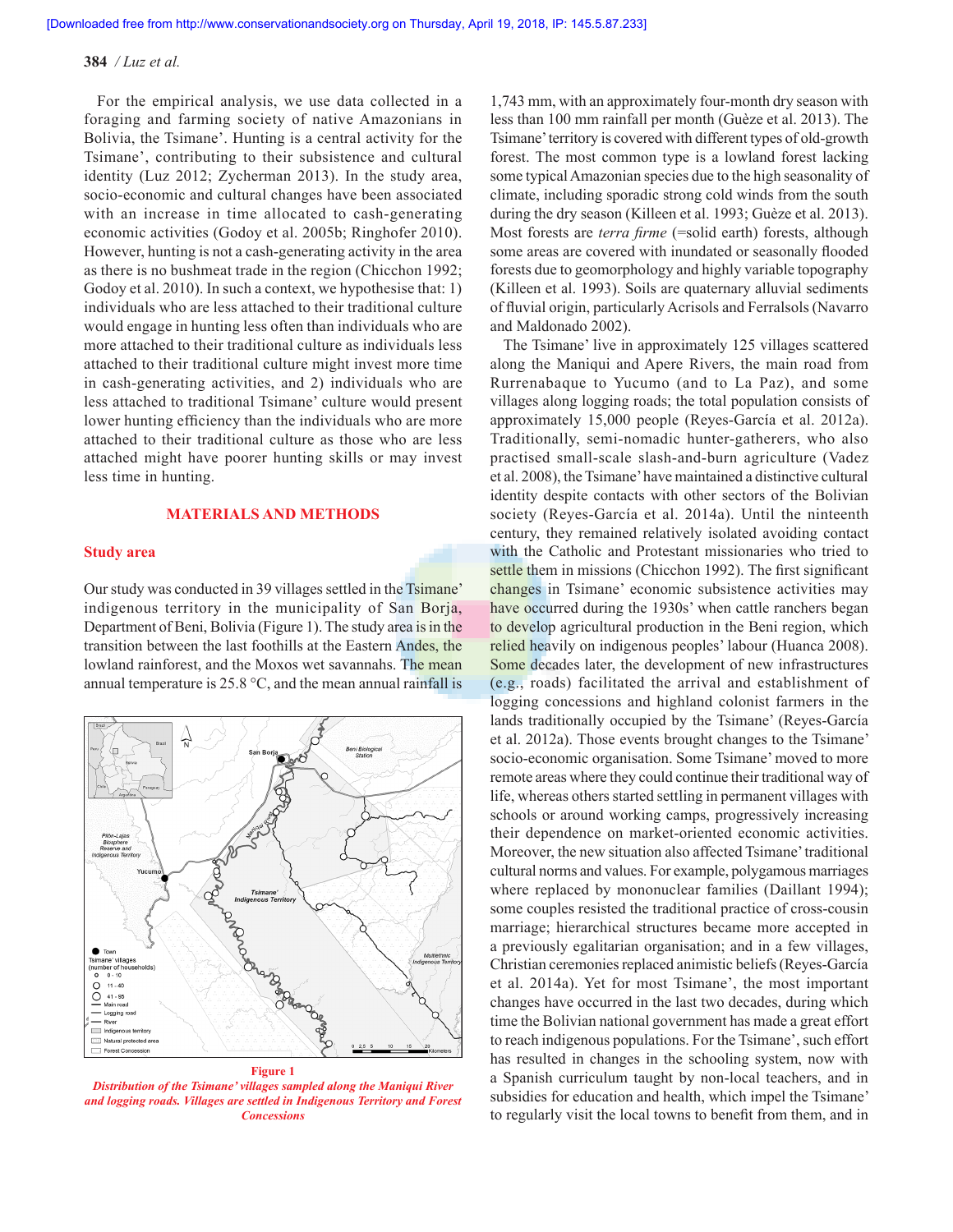the construction of basic service infrastructures in Tsimane' villages. Altogether, such changes have intensified Tsimane' exposure to the national society (Reyes-García et al. 2014a, b).

At present, there is a large socio-economic differentiation between villages and even among people living in the same village. Some Tsimane' continue to live in small villages (with two to 10 households) without schools. Those Tsimane' are mostly monolingual, speaking the Tsimane' language. They forage and practice small-scale slash-and-burn agriculture, and have limited contact with outsiders through the barter of rice, and thatch palm for salt, sugar and some tools. Those Tsimane' still practice hunting and fishing with bow and arrow, and hold to some hunting traditions and rituals (Huanca 2008). Other Tsimane' live in large (10 to 50 or more households), more accessible, permanent villages with schools. They typically speak Spanish and have more access to cash income from the sale of crops (usually rice, manioc or bananas), forest products (especially thatch palm), and wage labour in logging camps, cattle ranches, and in colonist farmers' homesteads (Vadez et al. 2008). In these villages, people usually hunt with guns and rifles and no longer hold traditional Tsimane' beliefs and taboos (Luz 2012). Such socio-economic variation within the Tsimane' society offers a unique opportunity to evaluate the association between different levels of cultural change and hunting activities.

### **Sampling**

Fieldwork was conducted between March 2008 and July 2010. We selected the study villages according to the following two criteria: 1) we collected data in only villages settled in *terra firme* forest to minimise variations in wildlife abundance due to the effects of different habitats; and 2) we selected villages of varying distances to the major town of San Borja to increase variation in our explanatory variable, cultural change. Our selection was based on a prior census in the study area (Reyes-García et al. 2012a). This study is part of a larger project on participatory mapping (Reyes-García et al. 2012b). The sizes of the villages we visited ranged from three to 95 households, with an average of 26.2 households (SD=21.36). To maximise the number of villages we could visit, we limited the number of interviews conducted in each village. In villages with 10 or less households (n=8), we interviewed each male household head (hereafter hunters) present in the community at the time of the visit (n=43 hunters). We interviewed the male household heads because they have traditionally been the main providers of wild meat for the entire household (Chicchon 1992). In villages with 11 to 40 households (n=22), we randomly selected 10 hunters to interview (n=193), and in villages with more than 40 households (n=9), we interviewed a 25% sample of the households (n=108). Although this approach tries to equal the proportion of enquiries among villages, we are aware that it might cause slight under-sampling in smaller villages, if some informants were absent. In other words, sampling in smaller villages is dependent of village size and/or presence of hunters during our visits, whilst in larger villages, the sample size established can always be fulfilled due to the high number of households available for the survey. We tried to visit each village two to three times to capture seasonal variation in hunting reports; eight villages were visited twice, and nine villages were visited three times. However, due to the high mobility of the population, not all hunters interviewed during our first visit could be contacted on the follow-up visits. In sum, 20% of the hunters were interviewed three times, 32% of the hunters twice, and 48% were interviewed only once.

### **Assessing hunting activity**

To estimate wildlife harvesting, we asked hunters about their hunting trips during the two weeks before the day of the interview. We tested different recall periods of hunting trips and observed that longer recalls provide flawed data. We asked about the characteristics of the hunting trips (duration, number of people participating, and the weapons used) and about the animals caught. For each kill, the following information was recorded: species' Tsimane' name, age class (juvenile or adult), sex (male or female), and estimated distance from the village centre to the hunting site (in hours walking). We repeated the same interview questions in the follow-up visits. To evaluate hunting activity, we first created a binary variable that reflects the inter-individual variation between hunters who participated in at least one hunting trip and hunters who did not participate in any. For each successful hunting trip, we estimated two measures of CPUE, in which, effort was defined as the total number of kilometres walked by the hunter during the trip. Distance was calculated by converting the hours spent walking to kilometres at an average rate of 2.26 km per hour (Chicchon 1992). The first CPUE measure was the number of animals hunted per kilometre walked. The second CPUE measure was the biomass harvested per kilometre walked. Biomass was calculated by using published estimates of species body mass per sex and age class (Myers et al. 2006).

### **Assessing game abundance**

As hunting is largely dependent on local game abundance (Jerozolimski and Peres 2003; Peres and Nascimento 2006), we controlled for game abundance in our estimations. We assessed game abundance by transects. Specifically, we walked at a slow pace (approximately 1 km/hour) over 10 transects of two hours each in the vicinity of each village (n=390 transects) (adapted from Carrillo et al. 2000). The total distance covered by the transects was 987 km. Transects were set on the 10 most common hunting paths in old-growth forests in the villages' territories, with the onset at a minimum of 30 minutes walking distance from the village centre (or school). We opted for this methodology rather than using the usual line-transects approach (Peres 1999) to increase the sample size because our visits to the villages were limited to four days on average. In each village, we surveyed six hunting paths during the morning (0700-0900 hours) and four during the evening (1700-1900 hours). To capture seasonal variation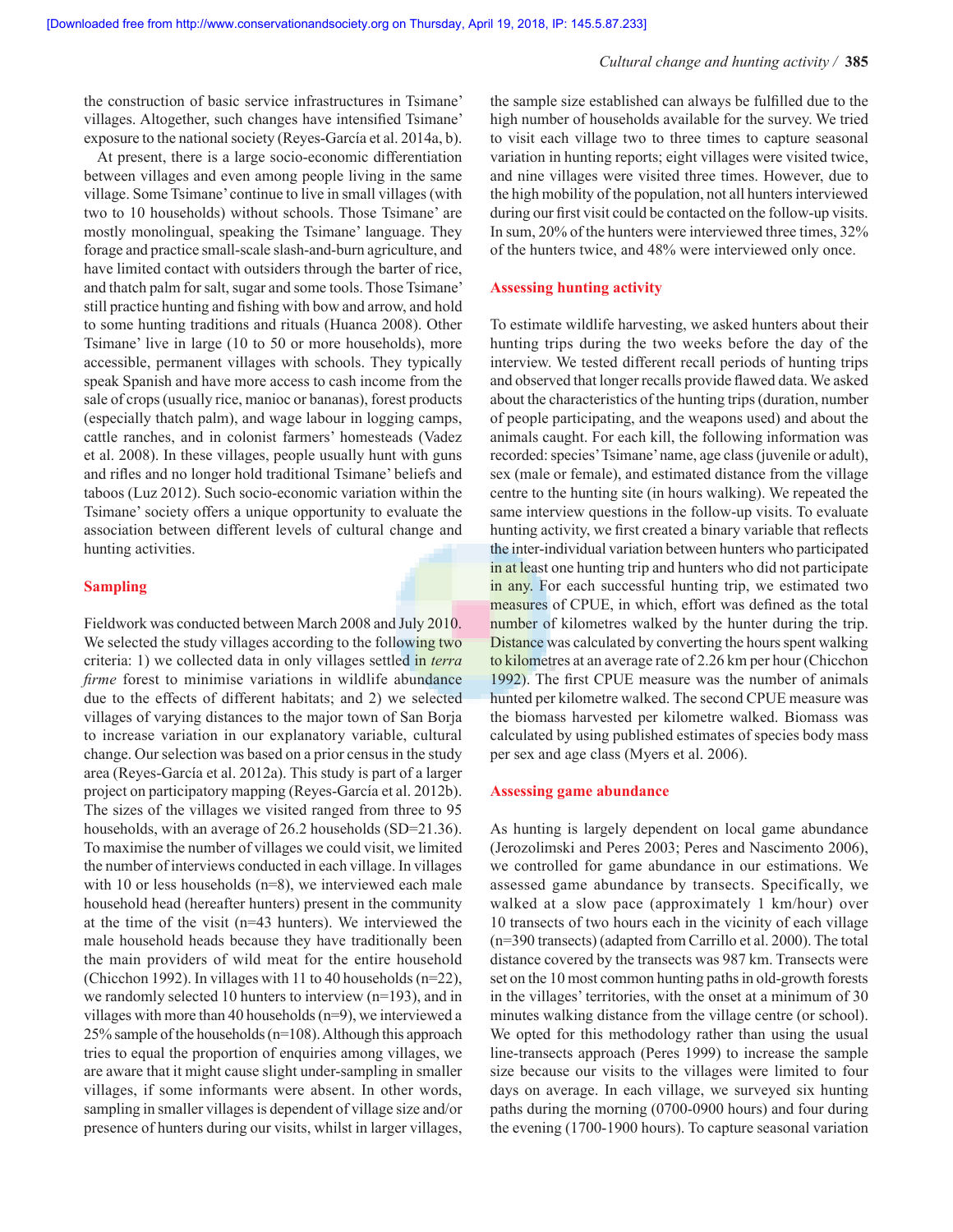in game availability, we distributed transects equally during our first two visits, roughly corresponding to the dry and the rainy season. Two Tsimane' trained monitors, guided by local hunters, walked along hunting trails to record information on the presence of game species. Game encounters were identified, noting the Tsimane' name and the detection conditions. Tracks and other indirect signs (e.g., calls and faeces, etc.) were also recorded. We worked with the same two monitors throughout the project. We tracked each transect and recorded the geographic location of all game observations with GPS. Species observations were grouped into two size classes, taking into account their body size distribution– small species  $(≥10$ kg), and medium and large-bodied species (<10 kg). Thus, for each village, we calculated the encounter rate (ER) or the average number of encounters (total number of direct and indirect observations) per kilometre for both the species size classes). The lengths of the transects were estimated using the GPS tracks using ArcGIS 9.2 (ESRI, Redlands, California). We took into account only individual observations, which, most likely underestimated the presence of group-living species such as primates.

### **Assessing individual levels of cultural change**

We used the following three proxies for individual levels of cultural change: 1) schooling, 2) visits to the closest market town, and 3) attachment to traditional beliefs and values (Gross et al. 1979; Sternberg et al. 2001; Reyes-García et al. 2014b). We asked informants to report the maximum grade they had completed in school and to recall the number of trips made to the nearest market town during the month before the interview. Although the number of visits to a market town has been used as a proxy for integration into the market economy (Godoy et al. 2005b), it is also associated with the acquisition of modern human capital in indigenous societies (Morsello and Ruiz-Mallén 2013). We examined individual attachment to traditional Tsimane' values and beliefs by using a structured questionnaire on eight salient topics in traditional Tsimane' culture. We did not focus exclusively on the hunting belief system to capture a full spectrum of the cultural heritage. Questions addressed the Tsimane' traditional belief system regarding their main subsistence practices and kinship (Huanca 2008; Reyes-García et al. 2014b). For example, we asked about preferences for medicinal plants or pharmaceutical drugs or for subsistence agriculture or wage labour (Table S1). Respondents indicated their level of attachment to each topic using a visual aid, depicting a ladder with five steps. The ladder had one scene at each end, one representing a 'traditional' Tsimane' and the other a 'modern' Tsimane' (Figure S1). Answers were added to create a variable–detachment from tradition–for which, higher values indicate more closeness or the assimilation of new beliefs and values (for further details on the construction of this variable, see Reyes-García et al. 2014b).

### **Data analysis**

We performed a reliability analysis using Cronbach's Alpha (Cronbach and Shavelson 2004) to determine the internal consistency of our three proxies for cultural variation. Moreover, before evaluating the association between our measures of hunting activity, hunting efficiency and the explanatory variables, we assessed potential overlap by

### **Table SI**

*Questions used to construct the cultural change proxy detachment from tradition. Questions were designed to capture individual variance among respondents on their traditional belief system centred on the ethnographic information collected by Huanca (2008). Respondents rated each question on a scale of 0 (attached to traditional Tsimane' cultural value) to 4 (detached from traditional Tsimane' cultural value) based on the presentation of the figure included in SMII (for further details on the construction and application of this variable see Reyes‑García et al. 2014b).*

| Question       | <b>Description</b>                                                                                                                                                                                                                                                                                                                                                                        |
|----------------|-------------------------------------------------------------------------------------------------------------------------------------------------------------------------------------------------------------------------------------------------------------------------------------------------------------------------------------------------------------------------------------------|
|                | Elders in upriver villages work a lot in their agricultural fields, but the Tsimane' living in the town prefer working for loggers and do<br>not so much in their fields. How important is it for you to work in the fields? Where would you put yourself on the ladder?                                                                                                                  |
|                | For elders in upriver villages, it is important that their children marry their cross-cousin. For the Tsimane' living in town, it is not<br>important that their children marry their cross-cousin. How important is it for you that your children marry their cross-cousin? Where<br>would you put yourself on the ladder?                                                               |
| 3              | Elders in upriver villages like to fish communally with plant poison (barbasco), but Tsimane' living in town rarely fish communally<br>with plant poison. How important is it for you to fish communally with plant poison? Where would you put yourself on the ladder?                                                                                                                   |
| $\overline{4}$ | When the elders in upriver villages plant manioc, they do not touch their hair to ensure the good growth of the plant, but Tsimane'<br>living in town do not follow this custom. How important is it for you to follow this custom? Where would you put yourself on the<br>ladder?                                                                                                        |
| 5              | When elders in upriver villages get sick, they cure themselves with plants, but when the Tsimane' living in town get sick, they cure<br>themselves with drugs from the pharmacy. Do you prefer to cure yourself with plants or with drugs? Where would you put yourself<br>on the ladder?                                                                                                 |
| 6              | For elders in upriver villages, it is important to share väij (Bactris sp. fruits), but the Tsimane' living in town rarely share väij. How<br>important is it to share vaij to you? Where would you put yourself on the ladder?                                                                                                                                                           |
|                | Elders in upriver villages think that if their bow breaks, they will have bad luck, but the Tsimane' living in town do not believe a<br>broken bow brings bad luck. Do you think when your bow breaks something bad is going to happen to you? Where would you put<br>yourself on the ladder?                                                                                             |
| 8              | Elders in upriver villages ask for permission to the spirit of large trees before cutting down a tree, but the Tsimane' living in town<br>do not think it is important to ask for permission to the spirit of a trees before cutting it down. How important is it for you to ask<br>permission to the tree spirit before cutting down a tree? Where would you put yourself on the ladder? |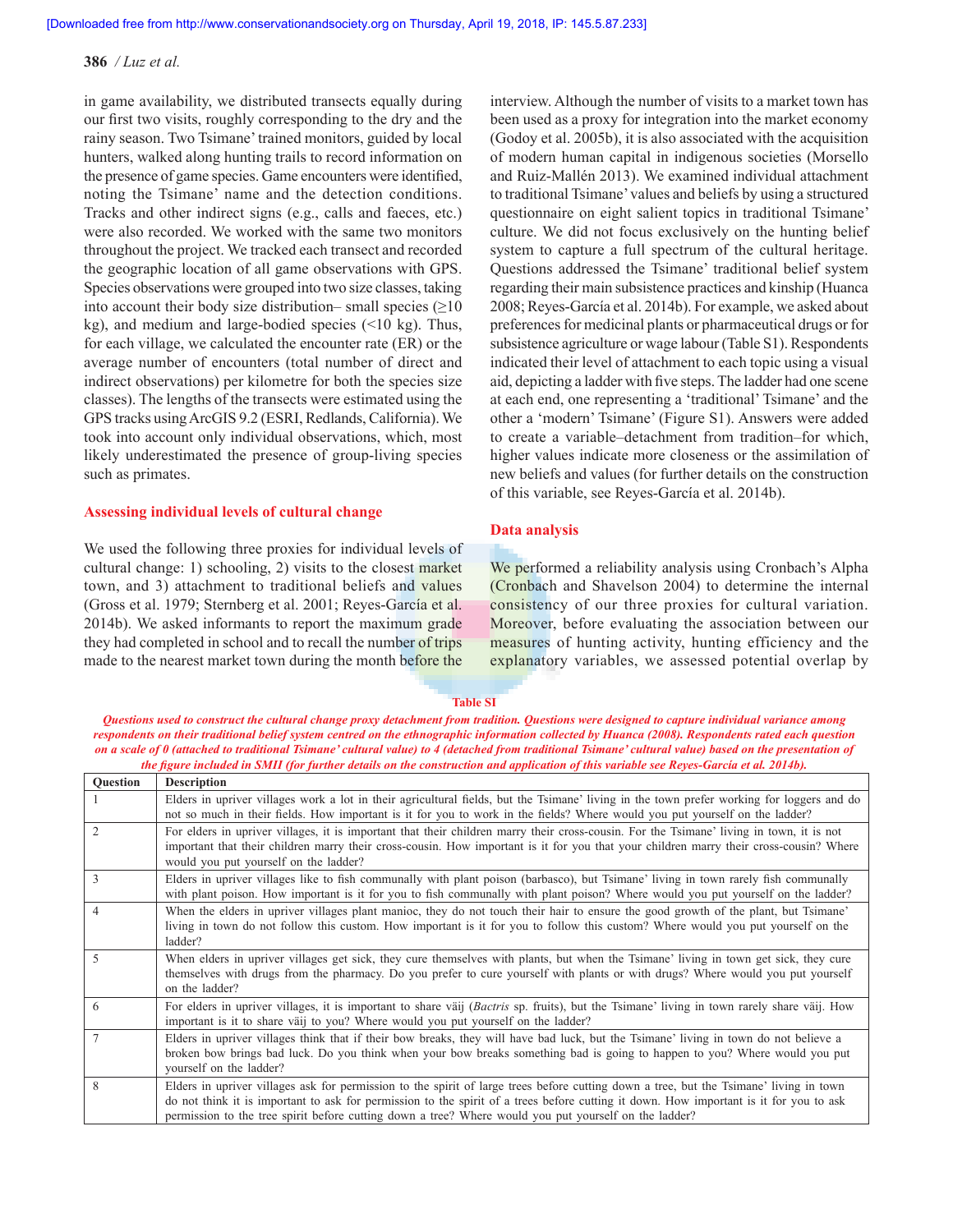

*Ladder with five steps to estimate hunter's level of attachment to traditional Tsimane' values and beliefs. Hunters had to indicate if they were more familiar with the scene of a "traditional" Tsimane', a "modern" Tsimane', or something in between*

running a series of Spearman correlations of the predictors of hunting activity at the individual and village levels. Because Spearman correlations are not suitable to estimate correlations between ordinal and binary variables, we ran linear regressions to estimate associations between the presence of the binary school variable and the other predictors of hunting activity. To explore the relationship between hunting activity and cultural change, we first ran a generalised linear latent and mixed model (GLLAMM) with a binomial family and Probit link function, using the binary variable that captures hunting activity as the outcome variable and our three proxies for cultural change as the main explanatory variables while controlling for game abundance. GLLAMM is a multilevel model that accounts for variable nesting by determining whether the co-variates are correlated with the contextual factors represented by each level (Merlo et al. 2005). In our specific analysis, we included nesting by individuals and by villages. Nesting by individuals relaxes the assumption that several observations from the same individual (e.g., during hunting trips) are independent. Nesting by villages relaxes the assumption that observations from individuals in the same village are independent as they might be conditioned by fixed-effect factors (i.e., village size or village accessibility). Random-effects are accounted in GLAMMs via introducing different levels into the model. The model included individual and village-level controls for a hunter's age (and age squared to control for possible non-linearity), household size, household income (in logarithms), average number of firearms per household, game ERs, and hunting season. Second, we examined the association between an individual's hunting efficiency, measured in CPUE in animals/ km and in biomass/km, and his level of detachment from traditional culture while controlling for game abundance. To do so, we ran GLLAMMs: 1) with Poisson-distributed error terms and a logarithmical link function when analysing CPUE in animals/km; and 2) with Gaussian-distributed error terms and an identity link function when using biomass/km. For these models, we included only observations, in which hunters reported hunting activity. Once again, we treated each hunting trip as an independent observation. Multicollinearity was checked using variance inflation factors (VIFs), which supports modelling adequacy. Except for age and age square  $(-38)$ , all VIFs were  $\leq$ 2.4, which is below the diagnostic cut-off of 10. We included age and age square because it is known that hunting efficiency improves up to a certain age and then lessens (Gurven et al. 2006). We tested the robustness of our models by running all the prior analyses with only one of the proxies for cultural change. In this way, we controlled for the individual effect of each proxy in our outcome variables. Statistical analyses were conducted using Stata 11.1 (Stata, College Station, TX).

### **RESULTS**

### **Hunting activity**

Of the 344 hunters interviewed, 237 (69%) went on a hunting trip at least once during the study period. In total, we recorded 469 hunting trips, of which 398 (85%) were successful; in other words, in 85% of the cases, hunters reported game kills. Overall, 80% of the hunts lasted one day or less, whereas the remaining 20% lasted from two to nine days. In 62% of these trips, the interviewees went alone. The reported kills were mostly performed with firearms: 60% with shotguns, 21% with rifles, and just 18% with bow and arrows. Only approximately 1% of the kills were performed exclusively with dogs or machetes. On average, hunters walked almost three hours to the kill site, with a maximum estimated distance of 14 hours, corresponding to hunting incursions lasting several days. Almost 60% of the kills occurred within a range of ten minutes to three hours walking from the village centre, with only 8% of the kills occurring at a distance of more than five hours walking.

A total of 30 animal species were hunted, of which, the seven most hunted comprised 70% of all the kills (Table 1). Approximately 2% of the kills corresponded to the harvest of tapir, although this species provided the highest contribution in terms of biomass (27.5% of a total of 10,708 kg during the study period). Paca, which was the most commonly hunted species in terms of numbers, contributed only 7.9% of the total biomass. The white-lipped peccary, a vulnerable species according to the IUCN Red List (IUCN 2010), was among the ten most hunted species and represented approximately 4% of the animals killed (Table 1). Together, giant armadillo and giant anteater, also vulnerable species, represented less than 2% of the total harvests. Spider monkey, an endangered species, represented 1.5% of the total animals killed.

Considering all the hunting trips recorded (successful and unsuccessful), hunters caught an average of 1.7 (SD=1.36) animals per trip. In approximately 41% of the trips, hunters captured just one animal, and they captured three to six animals in only 10% of the trips. Unsuccessful hunting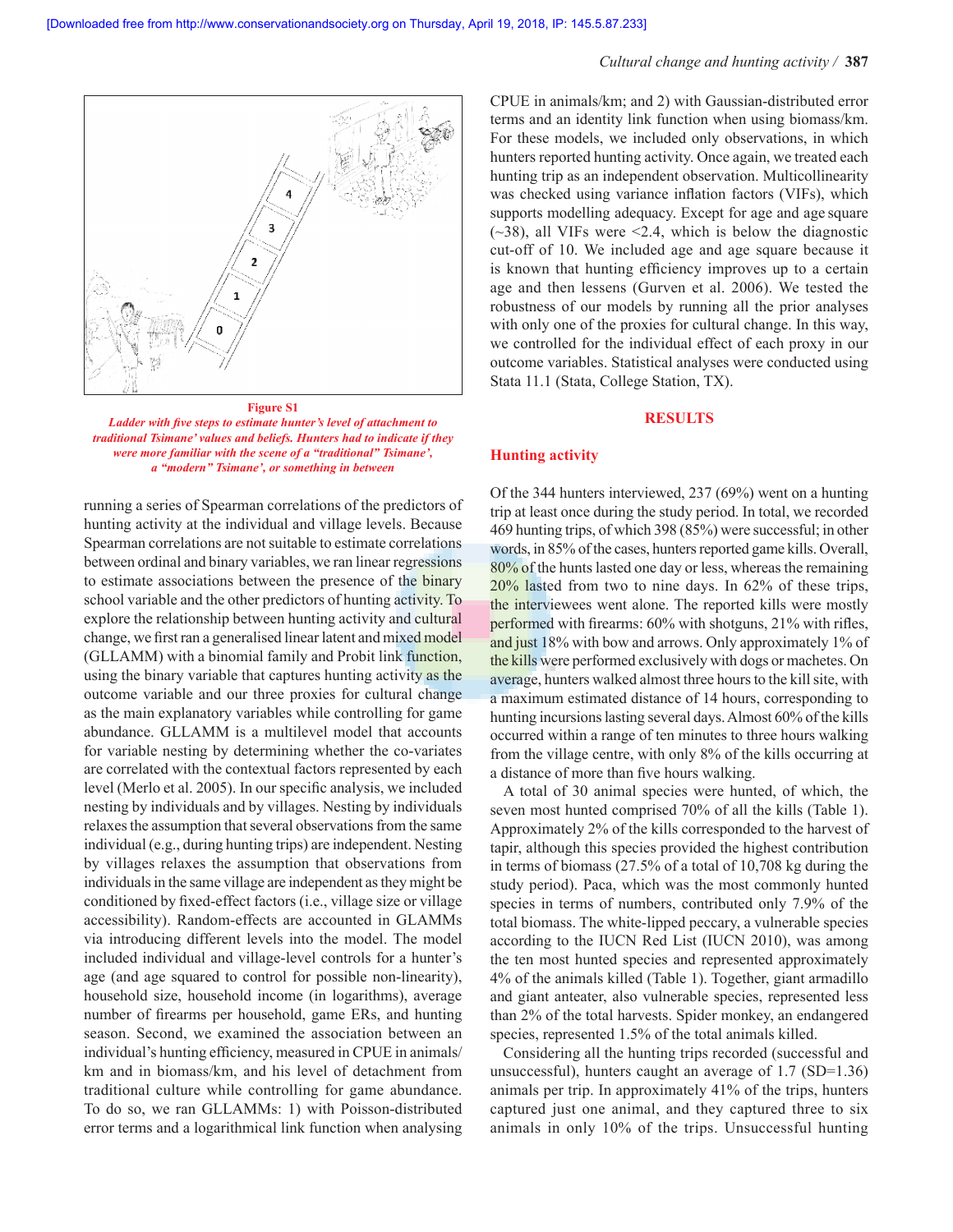|                       |                       | <b>IUCN</b> conservation | Number of      | Percent of the number | <b>Total biomass</b> |
|-----------------------|-----------------------|--------------------------|----------------|-----------------------|----------------------|
| Vertebrate specie     | English common name   | status*                  | killed animals | of killed animals     | harvested (kg)       |
| <b>Ungulates</b>      |                       |                          |                |                       |                      |
| Pecari tajacu         | Collared peccary      | LC                       | 88             | 11.10                 | 1748.80              |
| Mazama americana      | Red brocket deer      | <b>DD</b>                | 69             | 8.70                  | 2817                 |
| Tayassu pecari        | White-lipped peccary  | <b>NT</b>                | 30             | 3.78                  | 660                  |
| Tapirus terrestris    | Tapir                 | VU                       | 13             | 1.64                  | 2950                 |
| <b>Rodents</b>        |                       |                          |                |                       |                      |
| Agouti paca           | Paca                  | LC                       | 103            | 12.99                 | 843                  |
| Dasyprocta punctata   | Agouti                | LC                       | 14             | 1.77                  | 29.15                |
| <b>Primates</b>       |                       |                          |                |                       |                      |
| Cebus apella          | Brown capuchin        | LC                       | 84             | 10.59                 | 205.50               |
| Alouatta spp.         | Howler monkey         | $\sim$                   | 53             | 6.68                  | 342.50               |
| Aotus azarae          | Azara's night monkey  | LC                       | 14             | 1.77                  | 16.59                |
| Saimiri boliviensis   | Squirrel monkey       | LC                       | 25             | 3.15                  | 15.40                |
| Ateles chamek         | Spider monkey         | EN                       | 12             | 1.51                  | 72                   |
| <b>Edentantes</b>     |                       |                          |                |                       |                      |
| Tamandua tetradactyla | Collared anteater     | LC                       | 13             | 1.64                  | 55.80                |
| Dasypus sp.           | Armadillos            | $\overline{\phantom{a}}$ | 19             | 2.40                  | 57                   |
| <b>Carnivores</b>     |                       |                          |                |                       |                      |
| Nasua nasua           | Coati                 | LC                       | 90             | 11.35                 | 392.50               |
| Potos flavus          | Honey bear            | LC                       | 25             | 3.15                  | 73                   |
| <b>Cracids</b>        |                       |                          |                |                       |                      |
| Penelope jacquacu     | Spix's guan           | LC                       | 69             | 8.70                  | 88.32                |
| Mitu tuberosa         | Razor-billed curassow | LC                       | 25             | 3.15                  | 76.50                |
| <b>Tinamus</b>        |                       |                          |                |                       |                      |
| Tinamus major         | Great tinamou         | LC                       | 6              | 0.76                  | 6.18                 |
| <b>Reptiles</b>       |                       |                          |                |                       |                      |
| Geochelone sp.        | Tortoise              | $\overline{\phantom{a}}$ | 22             | 2.77                  | 139                  |

**Table 1** *Number, percentage and total biomass of the animals harvested during 398 successful hunting trips with the corresponding IUCN Red List status*

*Notes*: N=793 animals recorded. Species with less than five records were excluded from these lists. \*IUCN Red List categories: least concern (LC), near threatened (NT), vulnerable (VU), endangered species (EN), and data deficient (DD). *Source*: IUCN 2010

represented 15% of the trips. The average biomass harvested per hunting trip was 23 kg (SD=46.6). Only 3% of the trips resulted in a harvest of 100 kg or more, and these cases involved the hunting of a tapir, an incursion of several days with many captures, or both.

### **Game abundance**

On average, we walked 2.54 km (SD=1.08) per transect. We identified a total of 26 game species, but only three–paca, agouti, and brocket deer–were observed in all the villages sampled. The mean encounter rates were higher for small-bodied game species than for medium and large-bodied vertebrates (Table 2). Overall, paca, brocket deer, and collared peccary were the most frequently encountered terrestrial mammals. The white-lipped peccary was recorded in only four villages, whereas the tapir was present in 24. Not a single specimen of spider monkey was recorded during the transect surveys.

### **Cultural change**

The average level of schooling was low (1.9 years) (Table 2); 45% of the hunters had never attended school, 35% had completed between one and three grades, and only 2% had completed high school. On average, Tsimane' hunters visited the market town about once a month. However, 9% of the hunters reported between two and seven visits per month. On a scale from zero to 32, the average score in our detachment index was 8.64; approximately 62% of the hunters were above this average, which suggests that most hunters have abandoned traditional practices. Nevertheless, the standard deviation was fairly high (SD=6.69), suggesting variation in the hunters' levels of cultural detachment from tradition. The Cronbach's Alpha coefficient for our three proxies for cultural variation was 0.56, indicating that each of these variables captures different aspects of the process of cultural change. In other words, these results suggest that our three one-dimensional proxies are associated with different aspects of the multi-sociocultural dimensions of an individual, providing different pathways of the complex process that is cultural change.

# **The relationship between hunting activity and cultural change**

At the individual level, schooling was positively correlated with visits to the market town  $(p<0.01)$  and negatively correlated with age  $(p<0.01)$  (Table 3). Travel to the market town was positively correlated with household income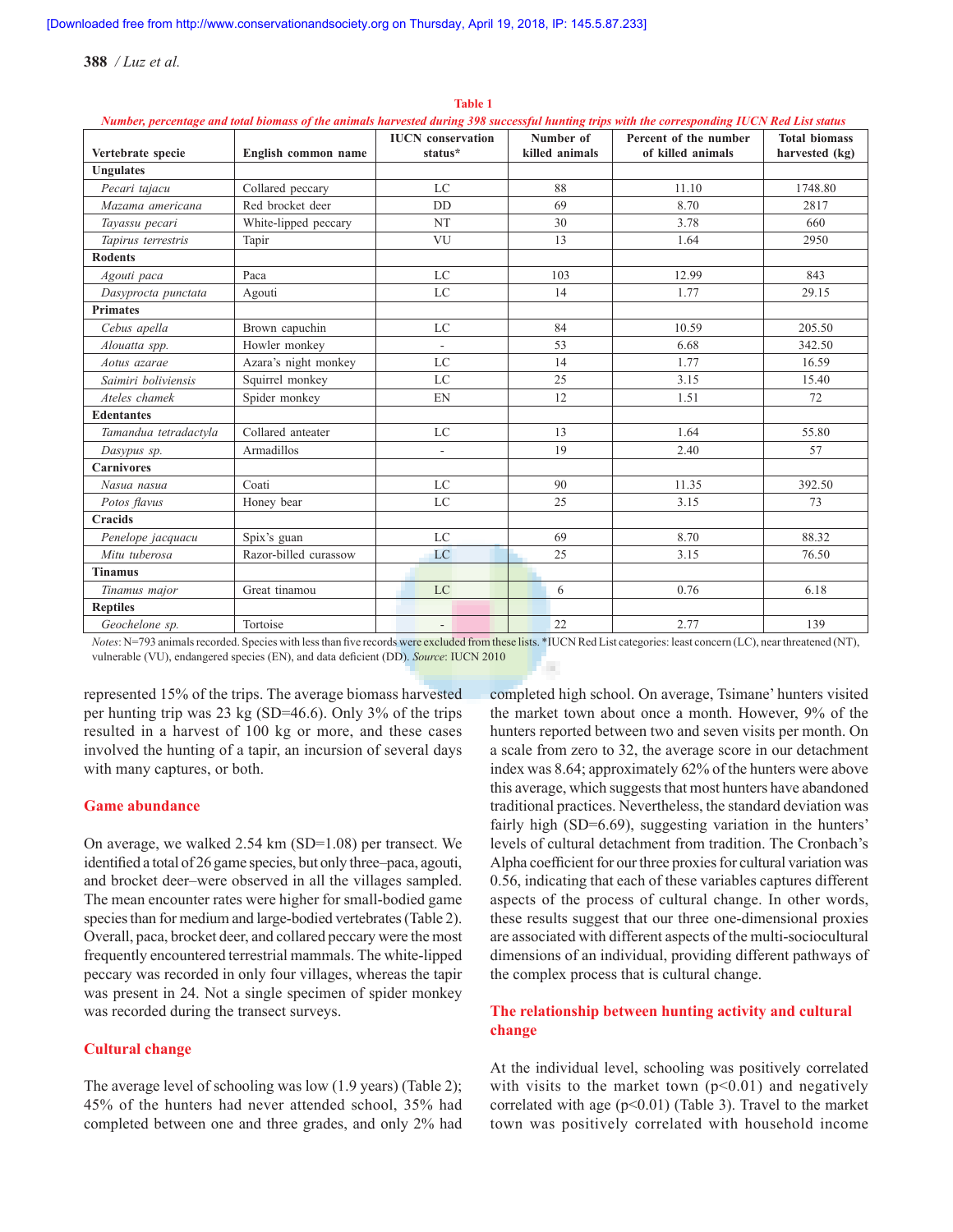| <b>Variable</b>                                  | <b>Description</b>                                                                                                                                                                                                 | $\mathbf N$ | Mean  | <b>SD</b> | Min            | <b>Max</b>      |
|--------------------------------------------------|--------------------------------------------------------------------------------------------------------------------------------------------------------------------------------------------------------------------|-------------|-------|-----------|----------------|-----------------|
| <b>Hunting</b> activity<br>(dependent variables) |                                                                                                                                                                                                                    |             |       |           |                |                 |
| Hunting activity                                 | Dummy variable distinguishing between observations when<br>hunters went in at least one hunting trip during the two<br>weeks previous to the interview $(=1)$ from observations<br>without hunting activity $(=0)$ | 1002        | 0.47  | 0.5       | $\overline{0}$ | $\mathbf{1}$    |
| CPUE, animals/km                                 | Catch per unit effort estimated as the number of animals<br>caught per kilometre walked                                                                                                                            | 469         | 0.02  | 0.02      | $\overline{0}$ | 0.13            |
| CPUE, biomass/km                                 | Catch per unit effort estimated as the biomass (kg) of<br>animals caught per kilometre walked                                                                                                                      | 469         | 0.19  | 0.39      | $\theta$       | 4.55            |
| Cultural change                                  |                                                                                                                                                                                                                    |             |       |           |                |                 |
| (explanatory variables)                          |                                                                                                                                                                                                                    |             |       |           |                |                 |
| Schooling                                        | Maximum school grade attained (ranges from 0 to 13)                                                                                                                                                                | 344         | 1.94  | 2.7       | $\overline{0}$ | 13              |
| Visits to market                                 | Number of monthly travels to the market-town                                                                                                                                                                       | 344         | 1.1   | 1.25      | $\overline{0}$ | $7\overline{ }$ |
| Detachment from<br>tradition                     | Total score from eight questions about cultural orientation<br>(from 0 to 32, where lower numbers indicate more<br>closeness to traditional Tsimane' values)                                                       | 344         | 8.64  | 5.69      | $\theta$       | 32              |
| <b>Control</b> variables                         |                                                                                                                                                                                                                    |             |       |           |                |                 |
| Age                                              | Hunter's age, in years                                                                                                                                                                                             | 344         | 42.38 | 16.82     | 17             | 87              |
| Household size                                   | Number of people living in the household                                                                                                                                                                           | 344         | 6.1   | 2.94      | $\mathbf{1}$   | 18              |
| Household income                                 | Household income from the sale of rice since last year<br>harvest, in US dollars                                                                                                                                   | 344         | 72.39 | 124.25    | $\overline{0}$ | 1166            |
| Guns per household                               | Number of shotguns and rifles available in the village<br>divided by the number of households                                                                                                                      | 39          | 0.66  | 0.27      | 0.29           | 1.53            |
| Village school                                   | Dummy variable that captures the presence of a school at<br>the village (no school=0; school established and active=1)                                                                                             | 39          | 0.79  | 0.41      | $\theta$       | $\mathbf{1}$    |
| Village size                                     | Number of households                                                                                                                                                                                               | 39          | 26.2  | 21.36     | $\overline{3}$ | 95              |
| Village distance                                 | Real village distance to the nearest market-town (km)                                                                                                                                                              | 39          | 56.28 | 33.79     | 14.37          | 122.88          |
| ER game $\leq 10$ kg                             | Mean encounter rate per kilometre for small-bodied<br>$(\leq 10 \text{ kg})$ game vertebrates, from direct observations and<br>indirect signs in 10 transects per village                                          | 39          | 6.30  | 1.95      | 3.16           | 10.33           |
| ER game $\geq 10$ kg                             | Mean encounter rate per kilometre for medium and<br>large-bodied $(≥10$ kg) game vertebrates, from direct<br>observations and indirect signs in 10 transects per village                                           | 39          | 2.96  | 1.3       | 0.34           | 5.38            |
| Season                                           | Dummy variable that captures the season in which the<br>survey was conducted (rainy season=0; dry season=1)                                                                                                        | 1002        | 0.79  | 0.4       | $\mathbf{0}$   | 1               |

**Table 2** *Definition and descriptive statistics of variables used in the regressions*

 $(p<0.01)$ . Detachment from tradition was also positively correlated with household income  $(p<0.01)$ , although the correlation coefficient was low. At the village level, most variables were correlated (Table 3). Village-level variables that were not correlated were an ER game  $\geq 10$  kg, the presence of school and the average number of firearms per household, and these variables were not correlated among each other. As village school, village size, and village distance to the nearest market town were highly correlated with other variables, we excluded them from the GLLAMMs.

In the multivariate analysis, we found a strong negative association between the probability that a person engaged in hunting and his level of schooling (Table 4, model 1). The probabilities of Tsimane' hunters engaging in hunting within two weeks decreased with each additional school year completed, holding other variables in the model constant. The estimated coefficient indicates a probability of decrease of the hunting activity of 0.85% in a two-week period, or the equivalent of a decrease in 22% of the hunting activity per year of school attended. Our two other proxies for cultural change, travel to the market town and detachment from tradition, also bear a negative association with hunting activity, but this association was not statistically significant. Regarding control variables, the game encounter rate for species  $\geq 10$  kg was significantly related to hunting activity and hunting season. Finally, our model indicates that random-effects variation among villages was higher than variation variance among individuals, suggesting that an unobserved village heterogeneity accounts for a large share of the variation in the model. The overall goodness of the model was: 1) log-likelihood = -624.35, and 2) AIC = 1,276 (Table 4).

When evaluating the correlates of CPUE in animals/km, we did not find any statistically significant association, either with our proxies for individual cultural change, with game encounter rate, or with any of the other control variables (Table 4, model 2). Individual and village random-effect variance was very low in model 2. In contrast, CPUE in biomass/km was negatively correlated with travel to the market town (Table 4, model 3). Schooling and detachment from tradition showed no significant relationship with CPUE in biomass/km. Regarding control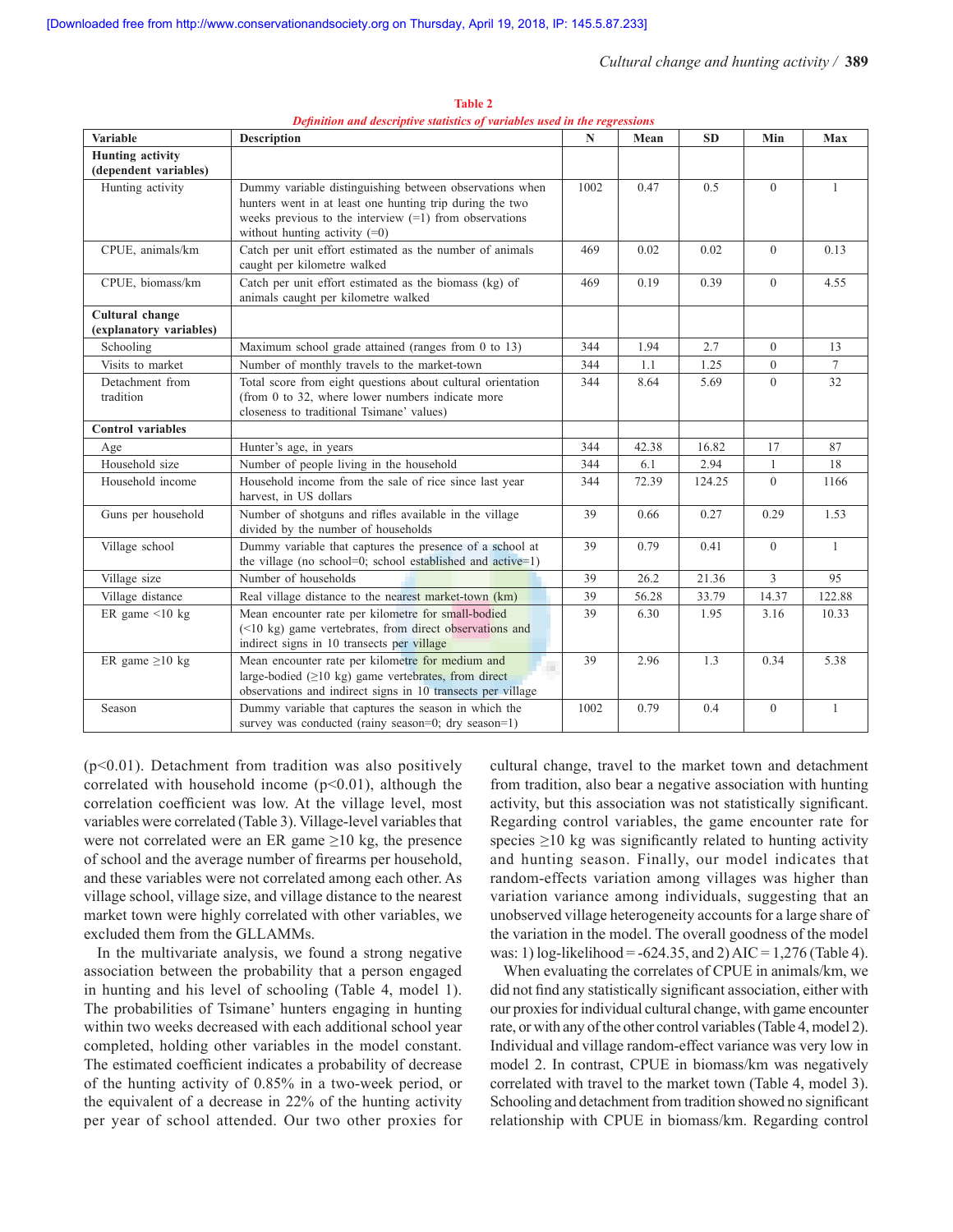|                                      | <b>Schooling</b>  | <b>Travels</b><br>to town | сотешион сосудсения с уман соттевронинд р чител од ртешенотя од нининд исимиј игни ништини ини манде исмен<br><b>Detachment</b><br>from<br>tradition | Age                     | size           | Household   Household   Guns per<br>income | household         | Village<br>school  | <b>Village</b><br>size | <b>Village</b><br>distance | <b>ER</b><br>game<br>$\leq$ 10 kg | ER<br>game<br>$\geq$ 10 kg |
|--------------------------------------|-------------------|---------------------------|------------------------------------------------------------------------------------------------------------------------------------------------------|-------------------------|----------------|--------------------------------------------|-------------------|--------------------|------------------------|----------------------------|-----------------------------------|----------------------------|
| <b>Individual level</b><br>$(n=344)$ |                   |                           |                                                                                                                                                      |                         |                |                                            |                   |                    |                        |                            |                                   |                            |
| Schooling                            | 1.00              |                           |                                                                                                                                                      |                         |                |                                            |                   |                    |                        |                            |                                   |                            |
| Travels to town                      | 0.19<br>(         | 1.00                      |                                                                                                                                                      |                         |                |                                            |                   |                    |                        |                            |                                   |                            |
| Detachment from<br>tradition         | 0.01<br>(0.80)    | 0.06<br>(0.27)            | 1.00                                                                                                                                                 |                         |                |                                            |                   |                    |                        |                            |                                   |                            |
| Age                                  | $-0.38$<br>(      | 0.04<br>(0.45)            | $-0.05$<br>(0.39)                                                                                                                                    | 1.00                    |                |                                            |                   |                    |                        |                            |                                   |                            |
| Household size                       | $-0.01$<br>(0.91) | 0.01<br>(0.86)            | $-0.03$<br>(0.64)                                                                                                                                    | 0.17<br>( <i>0.01</i> ) | 1.00           |                                            |                   |                    |                        |                            |                                   |                            |
| Household income                     | 0.08<br>(0.12)    | 0.42<br>( <i>0.01</i> )   | 0.18<br>( <i>0.01</i> )                                                                                                                              | 0.11<br>(0.04)          | 0.03<br>(0.57) | 1.00                                       |                   |                    |                        |                            |                                   |                            |
| Village level $(n=39)$               |                   |                           |                                                                                                                                                      |                         |                |                                            |                   |                    |                        |                            |                                   |                            |
| Guns per household                   |                   |                           |                                                                                                                                                      |                         |                |                                            | 1.00              |                    |                        |                            |                                   |                            |
| Village school                       |                   |                           |                                                                                                                                                      |                         |                |                                            | $-0.02$<br>(0.94) | 1.00               |                        |                            |                                   |                            |
| Village size                         |                   |                           |                                                                                                                                                      |                         |                |                                            | $-0.36$<br>(0.03) | 0.66<br>(0.01)     | 1.00                   |                            |                                   |                            |
| Village distance                     |                   |                           |                                                                                                                                                      |                         |                |                                            | 0.39<br>(0.01)    | $-0.19$<br>(<0.01) | $-0.53$<br>(<0.01)     | 1.00                       |                                   |                            |
| ER game $\leq 10$ kg                 |                   |                           |                                                                                                                                                      |                         |                |                                            | 0.34<br>(0.03)    | $-0.20$<br>(<0.01) | $-0.37$<br>(0.02)      | 0.58<br>(<0.01)            | 1.00                              |                            |
| ER game $\geq 10$ kg                 |                   |                           |                                                                                                                                                      |                         |                |                                            | 0.25<br>(0.13)    | $-0.01$<br>(0.39)  | $-0.39$<br>(0.01)      | 0.49<br>(<0.01)            | 0.40<br>(0.01)                    | 1.00                       |

**Table 3** *Correlation coefficients r (with corresponding p values) of predictors of hunting activity at the individual and village levels*

variables, none of the variables selected in our model were significantly associated with CPUE in biomass/km. Finally, individual and village variances were both very low, with a higher variance being found at the individual level, which may suggest that overall, higher levels of CPUE in biomass/km are related to lower individual levels of schooling.

To test the robustness of our findings, we ran the same regression models presented in Table 4 using only one explanatory variable at a time (not shown). We found essentially the same results, namely, a statistically significant association between schooling and hunting activity, and between travel to the market town and CPUE in biomass/km, but no statistically significant association between any of our three proxies for cultural change and CPUE in animals/km.

# **DISCUSSION**

The main result from our work is that variables that proxy individual levels of cultural change help explain engagement in hunting, even after controlling for village game abundance. Specifically, we found that schooling had a strong negative association with hunting activity, i.e., men with higher levels of formal education tend to engage less often in hunting than men with lower levels of schooling, suggesting an abandonment of subsistence hunting. Contrarily, the other two proxies used for cultural change, visits to the market town and detachment from tradition, did not seem to be associated in a statistically significant way with the probability of a man engaging in

hunting. Regarding hunting efficiency, our results indicate a positive association between travel to the market town and CPUE in biomass/km, suggesting that hunters who travel often to the market town have higher yields in terms of biomass/km. Below we discuss these two main findings.

How might schooling affect hunting activity? We advance two non-excluding potential explanations. Our first explanation relates to the potential increase in the participation in alternative economic activities that comes with schooling. Schooling allows indigenous populations to acquire new skills that might fundamentally change their behaviours, beliefs, and roles in society. In such a way, schooling provides indigenous peoples the endowments of human capital that allow them to enter modern occupations or compete for employment in the formal labour market (Godoy et al. 2005a). In highly autarchic societies such as the Tsimane', even low levels of schooling allow people to shift to new economic activities (Reyes-García et al. 2007), progressively abandoning their traditional livelihoods (Scalco and Rodrigues 2013). Thus, the ability to shift to new economic activities facilitated by schooling might explain why Tsimane' with some formal education reduce their time investments in traditional activities such as hunting. A similar result was found in a study in Equatorial Guinea (Gill et al. 2012), where a decrease in hunting seemed to be associated with employment or the desire to earn income through other activities. Although our finding dovetails with the result from that study, it also advances our knowledge of a potential correlation between subsistence hunting and cultural change.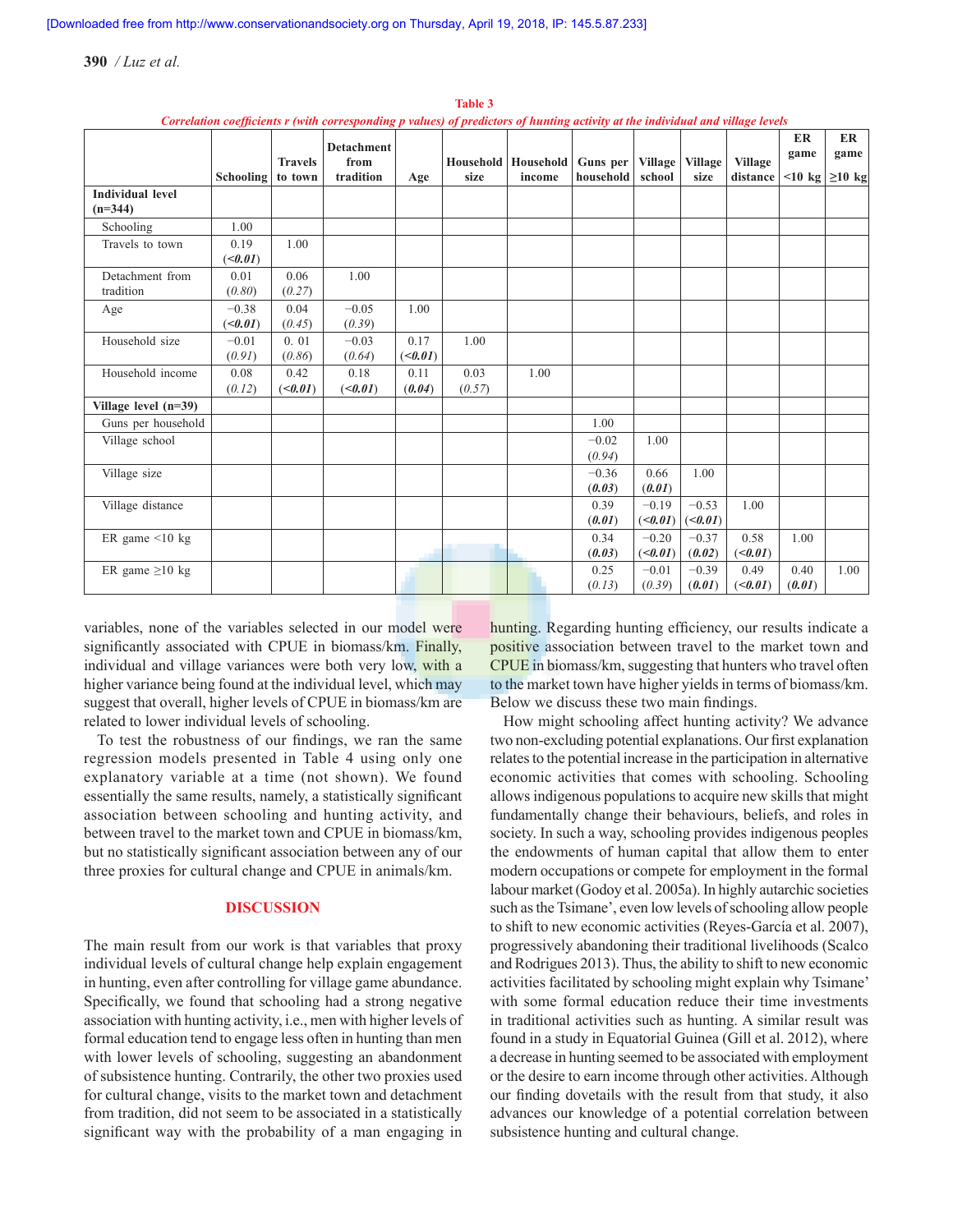| нетеку ор синитал спанде (сиязетеа ал те талташаа нетел <del>-</del> н=э++ нишегу ана ал те тааде нетел - ээ таадез) |                                |                  |                           |                  |                           |                  |  |  |  |
|----------------------------------------------------------------------------------------------------------------------|--------------------------------|------------------|---------------------------|------------------|---------------------------|------------------|--|--|--|
|                                                                                                                      | <b>Hunting activity</b>        |                  | <b>Hunting efficiency</b> |                  |                           |                  |  |  |  |
|                                                                                                                      | Model 1 <sup>a</sup>           |                  | Model 2 <sup>b</sup>      |                  | Model 3 <sup>c</sup>      |                  |  |  |  |
|                                                                                                                      | Hunting $(1)/No$ hunting $(0)$ |                  | CPUE in animals/km        |                  | <b>CPUE</b> in biomass/km |                  |  |  |  |
|                                                                                                                      | Coefficient <sup>d</sup>       | $\boldsymbol{p}$ | Coefficient <sup>d</sup>  | $\boldsymbol{p}$ | Coefficient <sup>d</sup>  | $\boldsymbol{p}$ |  |  |  |
| Cultural change                                                                                                      |                                |                  |                           |                  |                           |                  |  |  |  |
| Schooling                                                                                                            | $-0.16(0.04)$                  | < 0.01           | $-0.01(0.04)$             | 0.81             | $-0.41(0.27)$             | 0.12             |  |  |  |
| Visits to market                                                                                                     | $-0.06(0.09)$                  | 0.52             | 0.13(0.07)                | 0.08             | 1.20(0.57)                | 0.04             |  |  |  |
| Detachment from tradition                                                                                            | $-0.02(0.02)$                  | 0.22             | 0.01(0.02)                | 0.73             | 0.19(0.11)                | 0.07             |  |  |  |
| <b>Control</b> variables                                                                                             |                                |                  |                           |                  |                           |                  |  |  |  |
| <b>Individual level predictors</b>                                                                                   |                                |                  |                           |                  |                           |                  |  |  |  |
| Age                                                                                                                  | 0.02(0.03)                     | 0.47             | $-0.02(0.03)$             | 0.57             | $-0.13(0.19)$             | 0.49             |  |  |  |
| Age <sup>2</sup>                                                                                                     | $-0.00(0.00)$                  | 0.33             | 0.00(0.00)                | 0.54             | 0.00(0.00)                | 0.56             |  |  |  |
| Household size                                                                                                       | 0.05(0.03)                     | 0.11             | 0.01(0.03)                | 0.74             | 0.11(0.18)                | 0.55             |  |  |  |
| Household income                                                                                                     | 0.06(0.04)                     | 0.16             | 0.01(0.04)                | 0.82             | $-0.38(0.26)$             | 0.14             |  |  |  |
| Village level predictors                                                                                             |                                |                  |                           |                  |                           |                  |  |  |  |
| Guns per household                                                                                                   | 0.90(0.66)                     | 0.17             | 0.49(0.28)                | 0.11             | 0.41(1.90)                | 0.82             |  |  |  |
| ER game $\leq 10$ kg                                                                                                 | $-0.14(0.10)$                  | 0.17             | $-0.07(0.06)$             | 0.29             | $-0.32(0.40)$             | 0.41             |  |  |  |
| ER game $\geq 10$ kg                                                                                                 | 0.34(0.15)                     | 0.02             | 0.02(0.07)                | 0.82             | 0.76(0.48)                | 0.11             |  |  |  |
| Season                                                                                                               | $-0.39(0.20)$                  | 0.05             | 0.01(0.20)                | 0.96             | 0.77(1.35)                | 0.65             |  |  |  |
| Constant                                                                                                             | $-0.75(0.97)$                  | 0.44             | $-0.78(0.70)$             | 0.34             | 5.37(4.88)                | 0.26             |  |  |  |
| <b>Random</b> effects                                                                                                |                                |                  |                           |                  |                           |                  |  |  |  |
| Individual level-variance (and<br>covariance)                                                                        | 0.10(0.15)                     |                  | 4.97e-25 (4.69e-13)       |                  | $1.15e-07(0.00)$          |                  |  |  |  |
| Village level-variance (and<br>covariance)                                                                           | 0.73(0.29)                     |                  | $3.90e-21$ $(1.37e-11)$   |                  | $7.72e-07(0.00)$          |                  |  |  |  |
| Observations                                                                                                         | 1002                           |                  | 469                       |                  | 469                       |                  |  |  |  |
| Log likelihood                                                                                                       | $-624.35$                      |                  |                           | $-348.60$        |                           | $-1761.35$       |  |  |  |
| <b>AIC</b>                                                                                                           | 1276.71                        |                  | 3553.83                   |                  | 3554.68                   |                  |  |  |  |

**Table 4**  *Results from two‑level Generalised Linear Latent And Mixed Models (GLLAMM) of hunting activity and hunting efficiency against individual levels of cultural change (clustered at the individual level - n=344 hunters and at the village level - 39 villages)*

Notes: <sup>a</sup>GLLAMM with binominal family and logit link function, include clustering by individuals and village. <sup>b</sup>GLLAMM with Poisson family and logarithmic link function, include clustering by individuals and village. GLLAMM with Gaussian family and identity link function, include clustering by individuals and village.<br><sup>4</sup>Robust standard errors in parenthesis Robust standard errors in parenthesis

Our second explanation relates to individual time investments. Several researchers have highlighted that engaging in schooling can undermine traditional culture as time and resources invested in schooling detract from time and resources invested in learning traditional activities (Sternberg et al. 2001; Zent 2001; Voeks and Leony 2004). This might be particularly true for learning complex skills such as hunting. For instance, a study among the Tsimane' suggests that even for males who have not attended school, hunting knowledge and skills peak at the age of 37 (Gurven et al. 2006). Achieving proficiency in hunting involves the consistent practice of shooting from an early age, as well as following expert hunters to learn to track and pursue animals (Kaplan et al. 2000; Blurton-Jones and Marlowe 2002). If hunting requires such a significant amount of learning to reach peak levels of performance, then it is not surprising that time spent at school decreases the time individuals spend learning and practicing their hunting abilities with expert hunters, thus affecting overall hunting performance, which ultimately also interferes with the decision to engage in hunting.

An additional finding of our work is that hunting activity is more associated with village factors than with individual factors. In other words, villages with higher hunting activity present lower average levels of schooling, which means that individual cultural traits are closely linked to village characteristics (Sam and Berry 2010). Furthermore, hunting activity was also highly dependent on large-bodied species abundance. Tsimane' hunters–as in most Amazonian indigenous societies (Bodmer 1995; Jerozolimski and Peres 2003; Peres and Nascimento 2006)–prefer large-bodied game species, and their hunting activity is also shaped by the presence and abundance of those game species.

In contrast to schooling, we did not find any relationship between Tsimane' hunting activity and visits to town or detachment from tradition. Previous research suggests that the frequency of travel to a market town is associated with monetary income and social capital, which in turn might affect traditional economic activities such as hunting (Godoy et al. 2010; Brashares et al. 2011; Morsello and Ruiz-Mallén 2013). More specifically, according to some authors, access to a market town is associated with the ability to acquire firearms, which considerably increase hunting efficiency compared with traditional hunting technologies (Robinson and Redford 1991; Stearman 2000; Levi et al. 2009). So, we expected to find a significant positive association between hunting activity and the number of visits to town. A potential explanation for the lack of this association relates to the availability of weapons in the Tsimane' territory. In general, most of the households have a gun or rifle (Table 2), which are largely shared with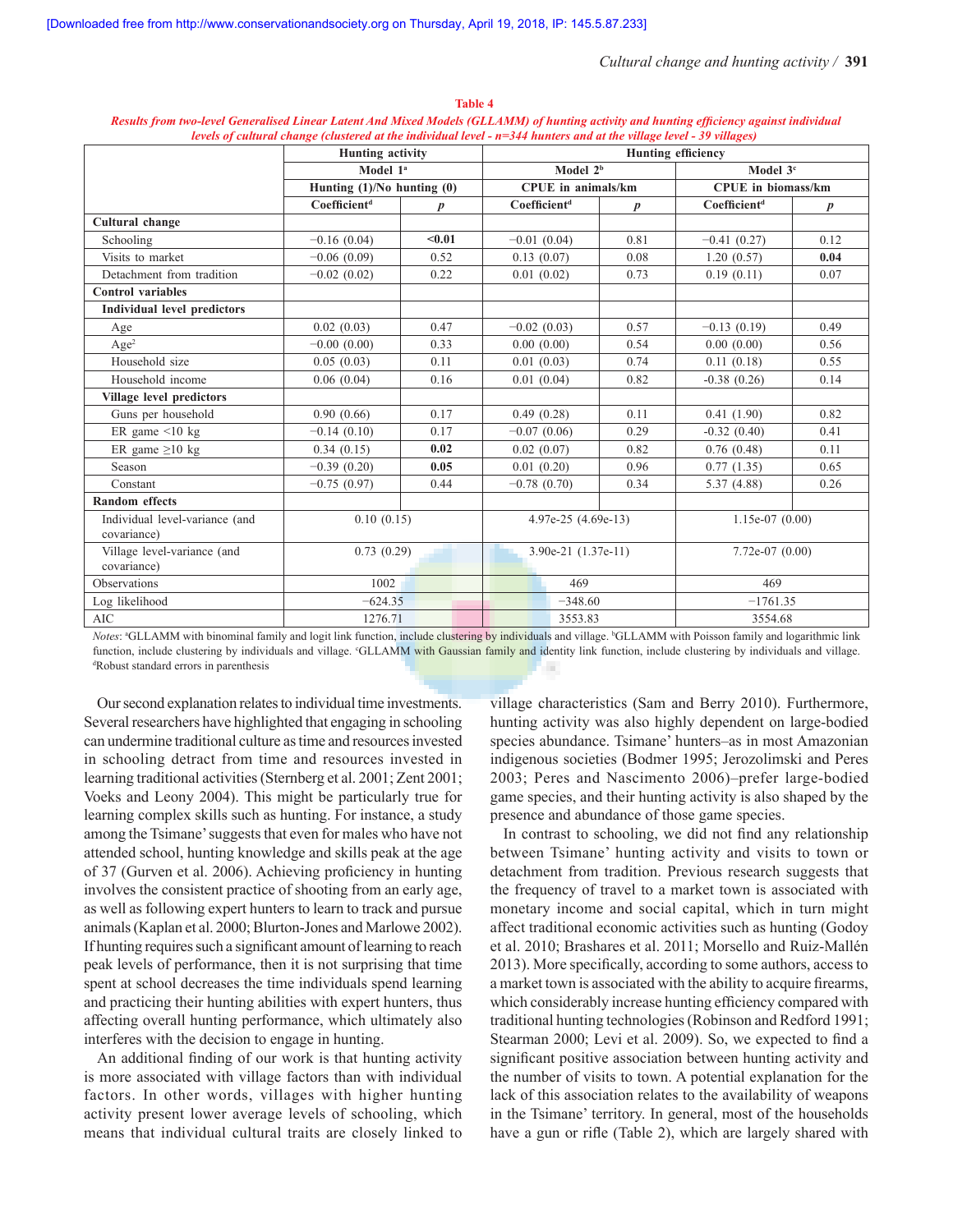other families as long as they provide their own ammunition. Therefore, it is possible that Tsimane' travelling to town might have easier access to ammunition than Tsimane' who do not travel, a situation that does not seem to affect their engagement in hunting as much as it affects the outcome of their hunting activity, as discussed below.

We also did not find any association between hunting activity and our index of detachment from tradition. That is, attachment to traditional cultural values and beliefs did not seem to be associated with the individual choice to engage in hunting. As cultural change is a multidimensional process, some authors have argued that some values and beliefs can endure as part of the cultural heritage of a society despite changes in other values and beliefs (Inglehart and Baker 2000). In other words, it is possible that the Tsimane' have retained part of their belief system or self-identity even while adopting new values and beliefs that reflect new daily economic activities (Ryder et al. 2000). However, because our detachment-from-tradition index does not exclusively focus on hunting beliefs, we acknowledge that this index may not fully capture the relationship between cultural belief and value changes and hunting activity.

Finally, we did not find any relationship between CPUE in the number of animals killed/km and our proxies for cultural change. Variation in CPUE animals/km was low as it is closely correlated with a hunter's capacity to capture game in one hunting trip (Mysterud 2011). In contrast, CPUE in biomass/km was positively associated with the number of visits to the market town, an association that might be explained in the same way that we explained the association between hunting activity and visits to town, i.e., the CPUE in biomass caught/km increases with the number of visits to town because during such visits hunters can purchase ammunition. Research shows that when equipped with ammunition, hunters increase their effort and travel greater distances to increase their chances of capturing large-bodied animals (Levi et al. 2009; Sirén et al. 2013).

An important element to keep in mind regarding this explanation is that the association between schooling and hunting activity might also depend on contextual factors. In the case of the Tsimane', for example, there is no market for bushmeat, meaning that the Tsimane' cannot obtain cash income from the sale of game. This might generate a selective bias in who engages in hunting, i.e., those aiming at obtaining cash income might be more prone to engage in cash-generating activities such as logging or other wage labour. The context might be different in areas where there is a market for bushmeat.

# **CONCLUSION**

In this article we have examined how individual cultural change relates to subsistence hunting in an indigenous society. Our work addresses a major gap in the literature by assessing how different individual proxies for cultural change, which measure different dimensions of the cultural adaptation process, might be associated with hunting activity and efficiency at the individual and the village levels.

Although our analysis does not allow us to conclude that there is a causal relationship between cultural change and changes in subsistence hunting, our results suggest that the Tsimane' seem to be abandoning hunting as they acquire modern human capital through schooling, most likely in response to new economic opportunities. Moreover, our results also suggest that engagement in hunting is not dependant on the individual loss of cultural beliefs and norms. Overall, our results highlight the importance of understanding the pathways through which cultural change might relate to hunting activity. Additionally, our results also signal that individual cultural traits cannot be accounted for outside of village characteristics. Understanding the hunters' behaviour is important for planning wildlife management and economic development, especially in very autarchic societies such as the Tsimane', who are rapidly changing their livelihoods and the way they manage wildlife.

# **ACKNOWLEDGEMENTS**

We thank the Gran Consejo Tsimane' and the Tsimane' villages for their consent and support, the Tsimane' Amazonian Panel Study (http://www.taps.org) for logistics and fieldwork assistance, and I. Ruiz-Mallen and C. Morsello for comments on the preliminary version of this paper. The research was funded by the BBVA Foundation (BIOCON\_06\_106-07). A.C. Luz was financed with a PhD grant (SFRH/BD/41039/2007) from the Foundation for Science and Technology of Portugal (FCT).

### **REFERENCES**

- Bennett, E.L., E. Blencowe, K. Brandon, D. Brown, R.W. Burn, G. Cowlishaw, G. Davies, et al. 2007. Hunting for consensus: reconciling bushmeat harvest, conservation, and cevelopment policy in West and Central Africa. *Conservation Biology* 21(3): 884-887.
- Berry, J.W. 2008. Globalisation and acculturation. *International Journal of Intercultural Relations* 32(4): 328-336.
- Blurton-Jones, N., and F.W. Marlowe. 2002. Selection for delayed maturity: does it take 20 years to learn to hunt and gather? *Human Nature* 13(2): 199-238.
- Bodmer, R.E. 1995. Managing Amazonian wildlife: biological correlates of game choice by detribalized hunters. *Ecological Applications* 5(4): 872-877.
- Brashares, J.S., C.D. Golden, K. Z. Weinbaum, C.B. Barrett, and G.V. Okello. 2011. Economic and geographic drivers of wildlife consumption in rural Africa. *Proceedings of the National Academy of Sciences of the United States of America* 108(34): 13931-13936.
- Carrillo, E., G. Wong, and A.D. Cuaron. 2000. Monitoring mammal populations in Costa Rican protected areas under different hunting restrictions. *Conservation Biology* 14(6): 1580-1591.
- Chicchon, A. 1992. Chimane resourse use and market involvement in the Beni Biosphere Reserve, Bolivia. Ph.D thesis. University of Florida, Florida, USA.
- Cronbach, L.J., and R.J. Shavelson. 2004. My current thoughts on coefficient alpha and successor procedures. *Educational and Psychological Measurement* 64: 391-418.
- Daillant, I. 1994. Sens dessus dessous. Organisation sociale et spatiale des Chimanes d'Amazonie Bolivienne. Ph.D. thesis. Université de Paris, Paris, France.
- Endo, W., C.A. Peres, E. Salas, S. Mori, J.-L. Sanchez-Vega, G.H. Shepard, V. Pacheco, et al. 2010. Game vertebrate densities in hunted and nonhunted forest sites in Manu National Park, Peru. *Biotropica* 42(2): 251-261.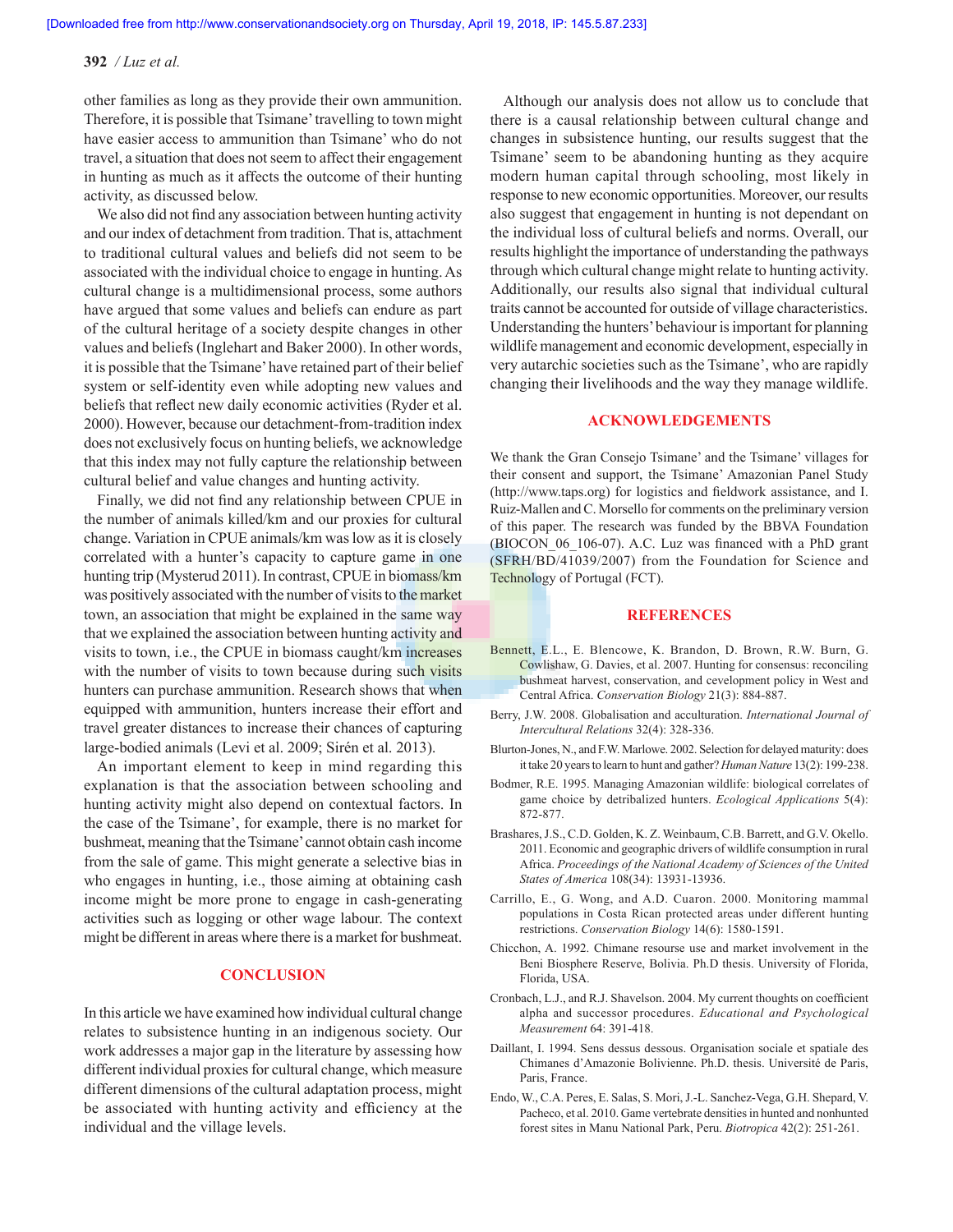- Fa, J.E., L. Albrechtsen, P.J. Johnson, and D.W. Macdonald. 2009. Linkages between household wealth, bushmeat and other animal protein consumption are not invariant: evidence from Rio Muni, Equatorial Guinea. *Animal Conservation* 12(6): 599-610.
- Gavin, M.C. 2007. Foraging in the fallows: hunting patterns across a successional continuum in the Peruvian Amazon. *Biological Conservation* 134: 64-72.
- Gill, D.J.C., J.E. Fa, J.M. Rowcliffe, and N.F. Kümpel. 2012. Drivers of change in hunter offtake and hunting strategies in Sendje, Equatorial Guinea. *Conservation Biology* 26(6): 1052-1060.
- Godoy, R., D.S. Karlan, S. Rabindran, and T. Huanca. 2005a. Do modern forms of human capital matter in primitive economies? Comparative evidence from Bolivia. *Economics of Education Review* 24(1): 45-53.
- Godoy, R., E.A. Undurraga, D. Wilkie, V. Reyes-García, T. Huanca, W.R. Leonard, T. McDade, et al. 2010. The effect of wealth and real income on wildlife consumption among native Amazonians in Bolivia: estimates of annual trends with longitudinal household data (2002-2006). *Animal Conservation* 13: 265-274.
- Godoy, R., V. Reyes-García, E. Byron, W.R. Leonard, and V. Vadez. 2005b. The effect of market economies on the well-being of indigenous peoples and on their use of renewable natural resources. *Annual Review of Anthropology* 34: 121-138.
- Gray, C.L., R.E. Bilsborrow, J.L. Bremner, and F. Lu. 2008. Indigenous land use in the Ecuadorian Amazon: a cross-cultural and multilevel analysis. *Human Ecology* 36(1): 97-109.
- Gross, D.R., G. Eiten, N.M. Flowers, F.M. Leoi, M.L. Ritter, and D.W. Werner. 1979. Ecology and acculturation among native peoples of central Brazil. *Science* 206(4422): 1043-1050.
- Guèze, M., J. Paneque-Gálvez, A.C. Luz, J. Pino, M. Orta-Martínez, V. Reyes-García, and M.J. Macía. 2013. Determinants of tree species turnover in a southern Amazonian rain forest. *Journal of Vegetation Science* 24: 284-295.
- Gurven, M., H. Kaplan, and M. Gutierrez. 2006. How long does it take to become a proficient hunter? Implications for the evolution of extended development and long life span. *Journal of Human Evolution* 51(5): 454-470.
- Hames, R. 2007. The ecologically noble savage debate. *Annual Review of Anthropology* 36: 177-190.
- Huanca, T. 2008. *Tsimane' oral tradition, landscape, and identity in tropical forest*. 1st edition. La Paz: Imprenta Wagui.
- Inglehart, R., and Baker, W. E. 2000. Modernization, cultural change, and the persistence of traditional values. *American Sociological Review* 65: 19-51.
- IUCN. 2010. IUCN Red List of Threatened Species. Version 20104. World Conservation Union.
- Jerozolimski, A., and C.A. Peres. 2003. Bringing home the biggest bacon: a cross-site analysis of the structure of hunter-kill profiles in neotropical forests. *Biological Conservation* 111: 415-425.
- Kaplan, H., K. Hill, J. Lancaster, and A.M. Hurtado. 2000. A theory of human life history evolution: diet, intelligence, and longevity. *Evolutionary Anthropology* 9: 156-185.
- Killeen, T.J., E.E. Garcia, and S.G. Beck. 1993. *Guia de Arboles de Bolivia*. La Paz: Herbario Nacional de Bolivia y Missouri Botanical Gardens.
- Levi, T., G.H. Shepard Jr, J. Ohl-schacherer, C.A. Peres, and D.W. Yu. 2009. Modelling the long-term sustainability of indigenous hunting in Manu National Park, Peru: landscape-scale management implications for Amazonia. *Journal of Applied Ecology* 46: 804-814.
- Luz, A.C. 2012. *The role of acculturation in indigenous peoples' hunting patterns and wildlife availability.* The case of the Tsimane' in the Bolivian Amazon. Ph.D thesis. Universitat Autònoma de Barcelona, Barcelona, Spain.
- Merlo, J., B. Chaix, M. Yang, J. Lynch, and L. Råstam. 2005. A brief conceptual tutorial of multilevel analysis in social epidemiology: linking the statistical concept of clustering to the idea of contextual phenomenon. *Journal of Epidemiology & Community Health* 59(6): 443-449.
- Milner-Gulland, E.J., E.L. Bennett, and SCB 2002 Annual Meeting Wild Meat Group. 2003. Wild meat: the bigger picture. *Trends in Ecology & Evolution* 18(7): 351-357.
- Morsello, C., and I. Ruiz-Mallén. 2013. Do schooling and exposure to the dominant society through travel experiences is associated with the monetary income of ethnic minorities? A case study among three remote Amazonian infigenous groups. *Learning and Individual Differences* 27: 223--233.
- Myers, P., R. Espinosa, C.S. Parr, T. Jones, G.S. Hammond, and T.A. Dewey. 2006. The Animal Diversity Web (online). http://animaldiversity.org. Accessed on November 18, 2010.
- Mysterud, A. 2011. Selective harvesting of large mammals: how often does it result in directional selection? *Journal of Applied Ecology* 48(4): 827-834.
- Navarro, G., and M. Maldonado. 2002. Geografía ecológica de Bolivia: vegetación y ambientes Acuáticos. Santa Cruz: Editorial Centro de Ecología Difusión Simón I. Patiño.
- Ohl-Schacherer, J., G.H. Shepard, H. Kaplan, C.A. Peres, T. Levi, and D.W. Yu. 2007. The sustainability of subsistence hunting by Matsigenka native communities in Manu National Park, Peru. *Conservation Biology* 21(5): 1174-1185.
- Ostrom, E., J. Burger, and C. Field. 1999. Revisiting the commons: local lessons, global challenges. *Science* 284(5412): 278-282.
- Peres, C.A. 1999. General guidelines for standardizing line-transect surveys of tropical primates. *Neotropical Primates* 7(1): 11-16.
- Peres, C.A., and E. Palacios. 2007. Basin-wide effects of game harvest on vertebrate population densities in Amazonian forests: implications for animal-mediated seed dispersal. *Biotropica* 39(3): 304-315.
- Peres, C.A., and H.S. Nascimento. 2006. Impact of game hunting by the Kayapó south-eastern Amazonia: implications for wildlife conservation in tropical forest indigenous reserves. *Biodiversity and Conservation* 15: 2627-2653.
- Redford, K.H. 1992. The empty forest. *BioScience* 42(6): 412-422.
- Redford, K.H., and A.M. Stearman. 1993. Forest-dwelling native Amazonians and the conservation of biodiversity: interests in common or in collision? *Conservation Biology* 7(2): 248-255.
- Redford, K.H., and S.E. Sanderson. 2000. Extracting humans from nature. *Conservation Biology* 14(5): 1362-1364.
- Reyes-García, V., J. Paneque-Gálvez, A.C. Luz, M. Guèze, M.J. Macía, M. Orta-Martínez, and J. Pino. 2014b. Cultural change and traditional ecological knowledge: an empirical analysis from the Tsimane' in the Bolivian Amazon. *Human Organization* 73(2): 162-173.
- Reyes-García, V., J. Paneque-Galvez, P. Bottazzi, A.C. Luz, M. Guèze, M.J. Macía, M. Orta-Martinez et al. 2014a. Indigenous land reconfiguration and fragmented institutions: a historical political ecology of Tsimane' lands (Bolivian Amazon). *Journal of Rural Studies* 34: 282-291.
- Reyes-García, V., J.C. Ledezma, J. Paneque-Gálvez, M. Orta, M. Guèze, A. Lobo, D. Guinart, et al. 2012a. Presence and purpose of nonindigenous peoples on indigenous lands: a descriptive account from the Bolivian lowlands. *Society & Natural Resources: An International Journal* 25(3): 270-284.
- Reyes-García, V., M. Guèze, A.C. Luz, J. Paneque-Gálvez, M.J. Macía, M. Orta-Martínez, J. Pino, et al. 2013. Evidence of traditional knowledge loss among a contemporary indigenous society. *Evolution and Human Behavior* 34(4): 249-257.
- Reyes-García, V., M. Orta, M. Guèze, A.C. Luz, J. Paneque-Galvez, M.J. Macía, J. Pino, et al. 2012b. Does participatory mapping increase conflict? A randomized evaluation in the Bolivian Amazon. *Applied Geography* 34: 650-658.
- Reyes-García, V., R. Godoy, T. Huanca, W.R. Leonard, T. McDade, S. Tanner, and V. Vadez. 2007. The origins of monetary income inequality. Patience, human capital, and division of labor. *Evolution and Human Behavior* 28: 37-47.
- Reyes-García, V., U. Pascual, V. Vadez, and T. Huanca. 2010. The role of ethnobotanical skills and agricultural labor in forest clearance: evidence from the Bolivian Amazon. *Ambio* 40(3): 310-321.